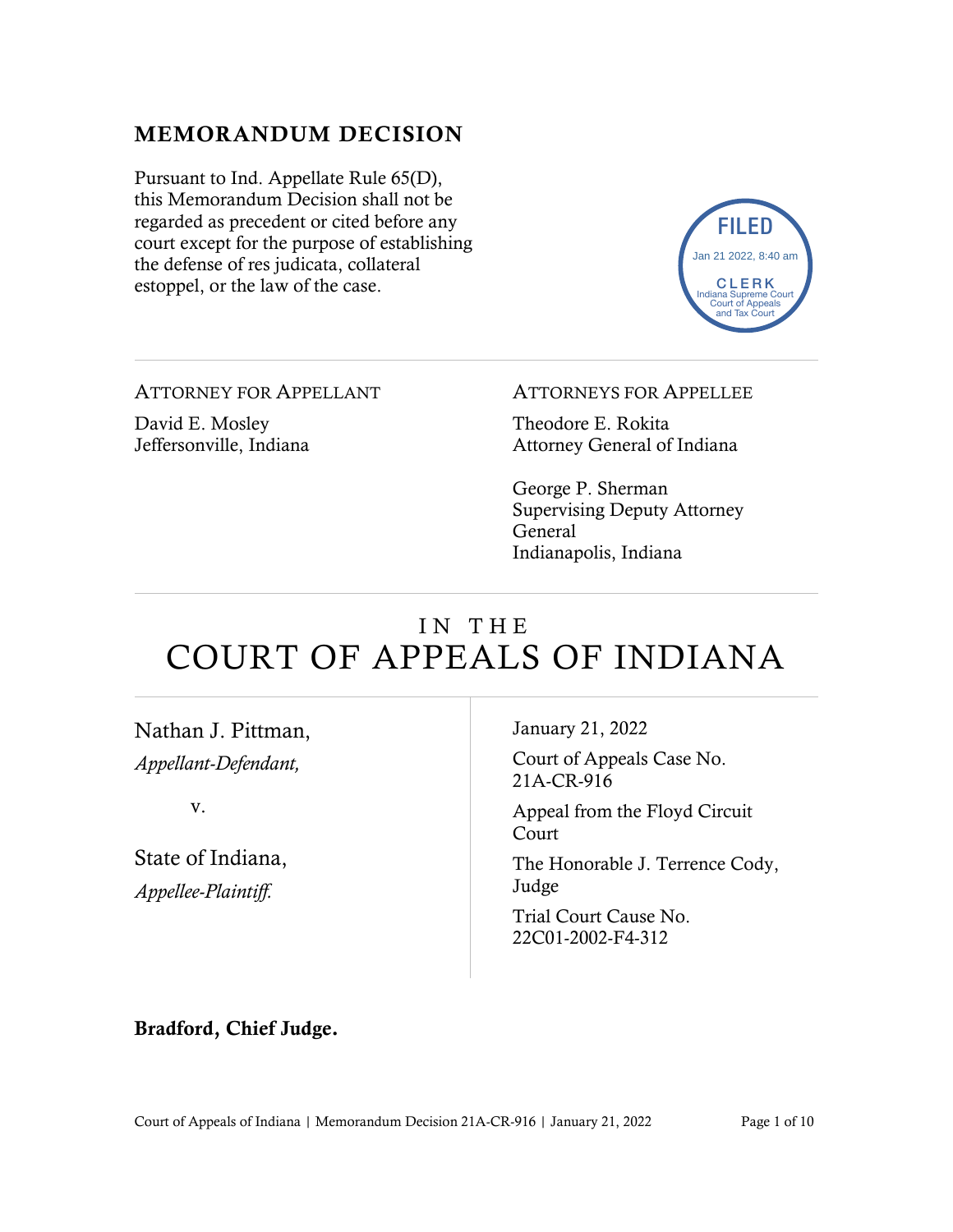## Case Summary

[1] Nathan Pittman was charged with child exploitation after officers discovered digital images of his then-eight-year-old stepdaughter's uncovered vagina on his cellular phone. He subsequently moved to dismiss the child exploitation charge, arguing that the image recovered by the State from his cellular phone was insufficient to prove that he had committed the charged offense. This interlocutory appeal follows the denial of Pittman's motion. On appeal, Pittman contends that the trial court erred in denying his motion to dismiss and that Indiana Code section 35-42-4-4, the statutory section defining the crime of child exploitation, is unconstitutionally vague as applied. We affirm.

## Facts and Procedural History

 $[2]$  According to the probable cause affidavit,<sup>1</sup> New Albany Police Officer Patrick Clarke initiated an investigation into Pittman on October 25, 2019, after receiving information that Pittman's stepdaughter had told a school counselor that Pittman had twice attempted to "record her while she was taking a shower" by hiding his cellular phone under a pair of her mother's underwear. Appellant's App. Vol. II p. 9. Officer Clarke obtained a search warrant for Pittman's cellular phone. On January 30, 2020, Officer Clarke reviewed a

 $1$  Given that the matter comes before us on interlocutory appeal rather than after a completed trial, we do not have an established factual record of the events leading to the filing of charges. As such, in order to provide the reader with an overview of the case, we cite to the factual allegations contained in the probable cause affidavit.

Court of Appeals of Indiana | Memorandum Decision 21A-CR-916 | January 21, 2022 Page 2 of 10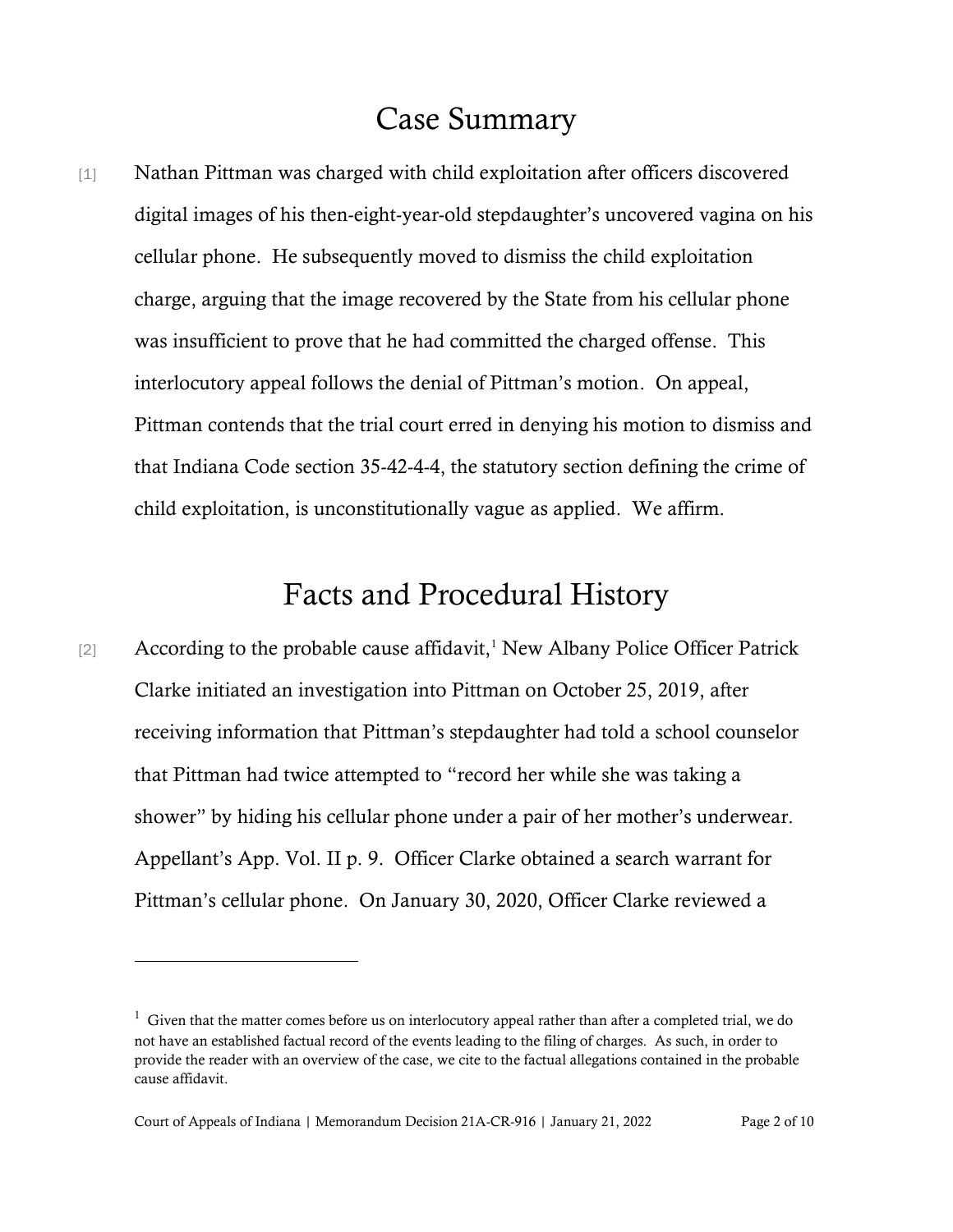video recovered from Pittman's cellular phone that showed his stepdaughter, who was eight years old at the time, "using the toilet and you can clearly see her vagina and buttocks." Appellant's App. Vol. II p. 10.

[3] On February 18, 2020, the State charged Pittman with Level 4 felony child exploitation and Level 6 felony voyeurism. On January 21, 2021, Pittman moved to dismiss the child exploitation charge. The State filed an amended information on February 4, 2021, in which it added a second count of Level 6 felony voyeurism. With regard to the child exploitation charge, the State alleged that Pittman

> did knowingly or intentionally create a digitized image of any performance or incident that included the uncovered genitals by Victim 1, a child less than twelve (12) years of age, to wit: 8 years of age (DOB: REDACTED), and that [Pittman] did commit said acts with the intent to satisfy or arouse the sexual desires of [Pittman.]

Appellant's App. Vol. II p. 18.

[4] The trial court heard arguments on Pittman's motion to dismiss the child exploitation charge on February 4, 2021. The trial court denied Pittman's motion on February 12, 2021. Pittman thereafter sought, and was granted, permission to file the instant interlocutory appeal.

# Discussion and Decision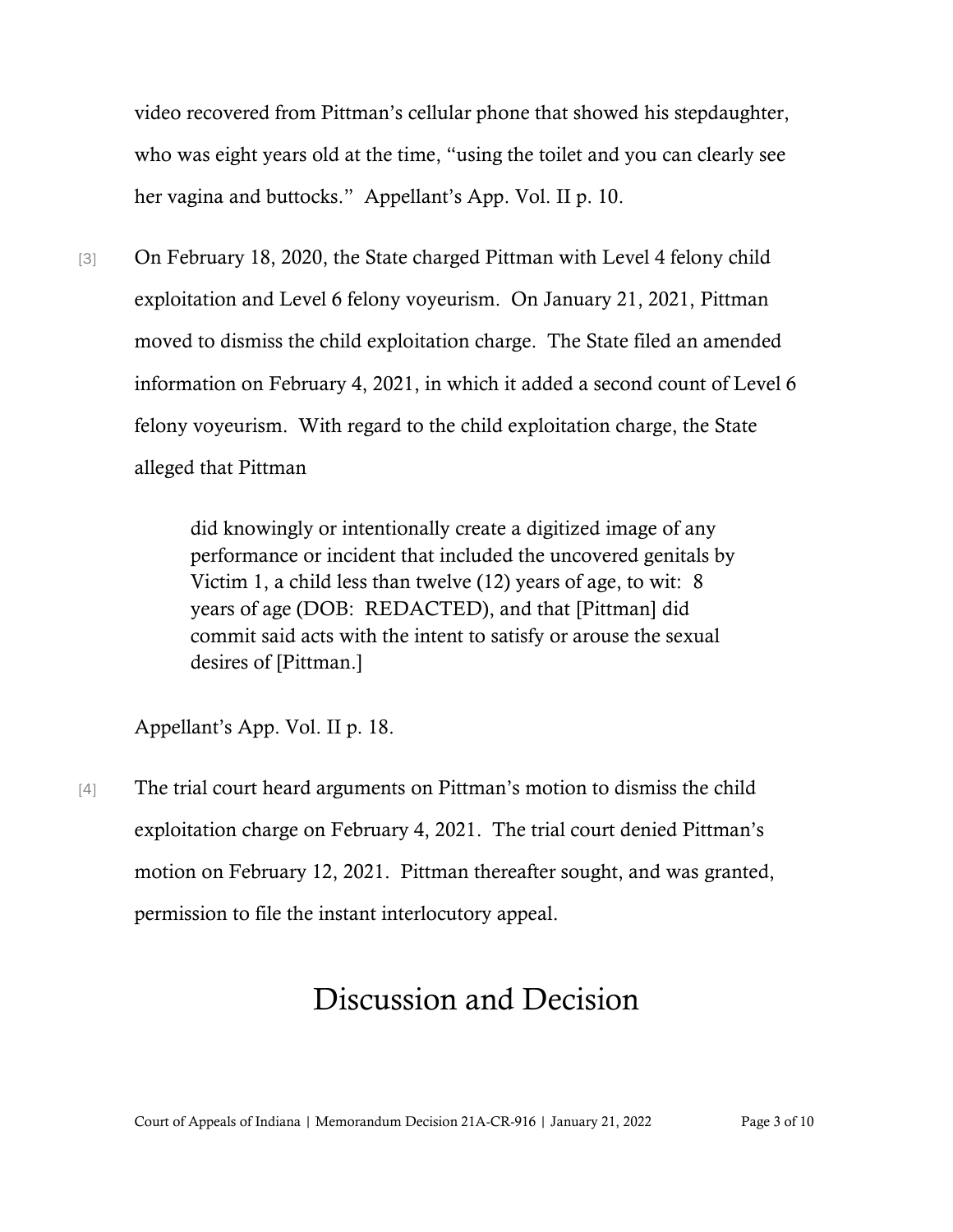### I. Denial of Motion to Dismiss

[5] Pittman contends that the trial court erred in denying his motion to dismiss the child exploitation charge. We review a trial court's decision to grant or deny a motion to dismiss a criminal charge under the abuse of discretion standard. *State v. Sturman*, 56 N.E.3d 1187, 1195 (Ind. Ct. App. 2016).

> We will reverse the trial court's decision as being an abuse of discretion if it is clearly against the logic and effect of the facts and circumstances. To the extent that our decision requires a statutory interpretation, our review is de novo because it presents a question of law.

In general, when a defendant files a motion to dismiss an information, the facts alleged in the information are to be taken as true. A motion to dismiss is not a proper vehicle for raising questions of fact to be decided at trial or facts constituting a defense. A hearing on a motion to dismiss is not a trial of the defendant on the offense charged.

*Id.* at 1195–96 (cleaned up).

[6] Indiana Code section 35-42-4-4(b)(4)(A) provides that a person who, with the intent to satisfy or arouse the sexual desires of any person, knowingly or intentionally photographs, films, videotapes, or creates a digitized image "that includes the uncovered genitals of a child less than eighteen (18) years of age … commits child exploitation." The offense is a Level 4 felony if the image depicts or describes a child who "is less than twelve (12) years of age." Ind. Code  $\S 35-42-4-4(c)(1)(F)$ . Again, in charging Pittman with Level 4 felony child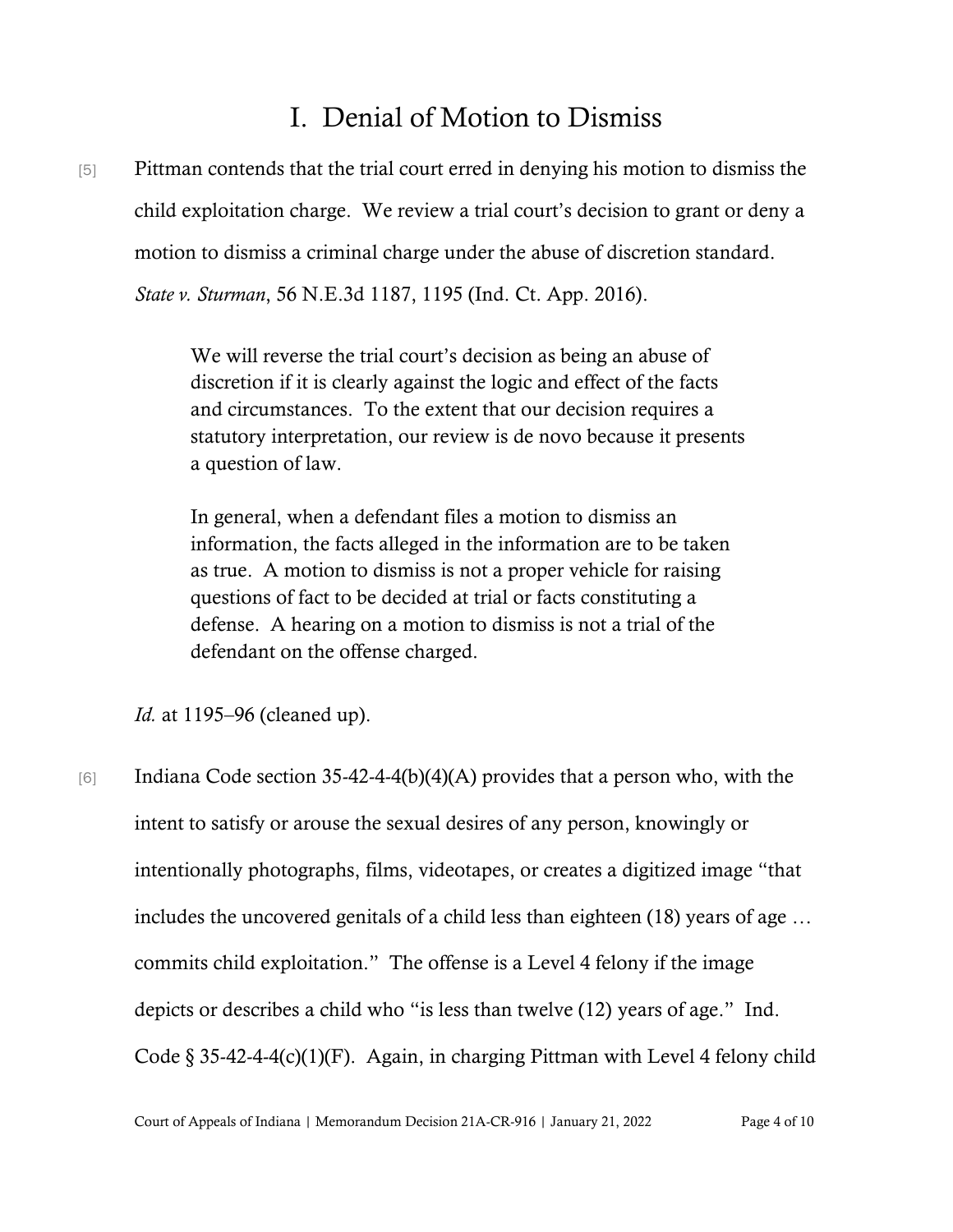exploitation, the State alleged that Pittman created a digitized image of his then-eight-year-old stepdaughter's uncovered genitals and that he acted with the intent to satisfy or arouse his sexual desires. This allegation adequately states the elements of the offense of Level 4 felony child exploitation. *See* Ind. Code  $\S$ § 35-42-4-4(b)(4)(A) and (c)(1)(F).

[7] In arguing that the trial court erroneously denied his motion to dismiss, Pittman asserts that because the images recovered from his cellular phone were not "sexualized," the images could not support a child exploitation charge because nothing about the images indicates that the images were recorded with the intent to satisfy or arouse the sexual desires of any person. Appellant's Br. p. 11. In support, Pittman relies on *Siebenaler v. State*, 124 N.E.3d 61, 68 (Ind. Ct. App. 2019), in which a panel of this court, noting that "depictions of nudity, without more, constituted protected expression[,]" found the evidence insufficient to sustain some of the defendant's convictions for child exploitation. [8] *Siebenaler*, however, is easily distinguished. In *Siebenaler*, the defendant appealed after having been convicted of child exploitation and, by the time the sufficiency question came before the court, there was a factual record on which the court could base its decision. *Id.* at 70. In this case, because there has been no trial, we have no way of knowing what evidence the State may present and whether said evidence will be sufficient to prove that Pittman had the requisite intent at the time he allegedly created the digitized image of his stepdaughter's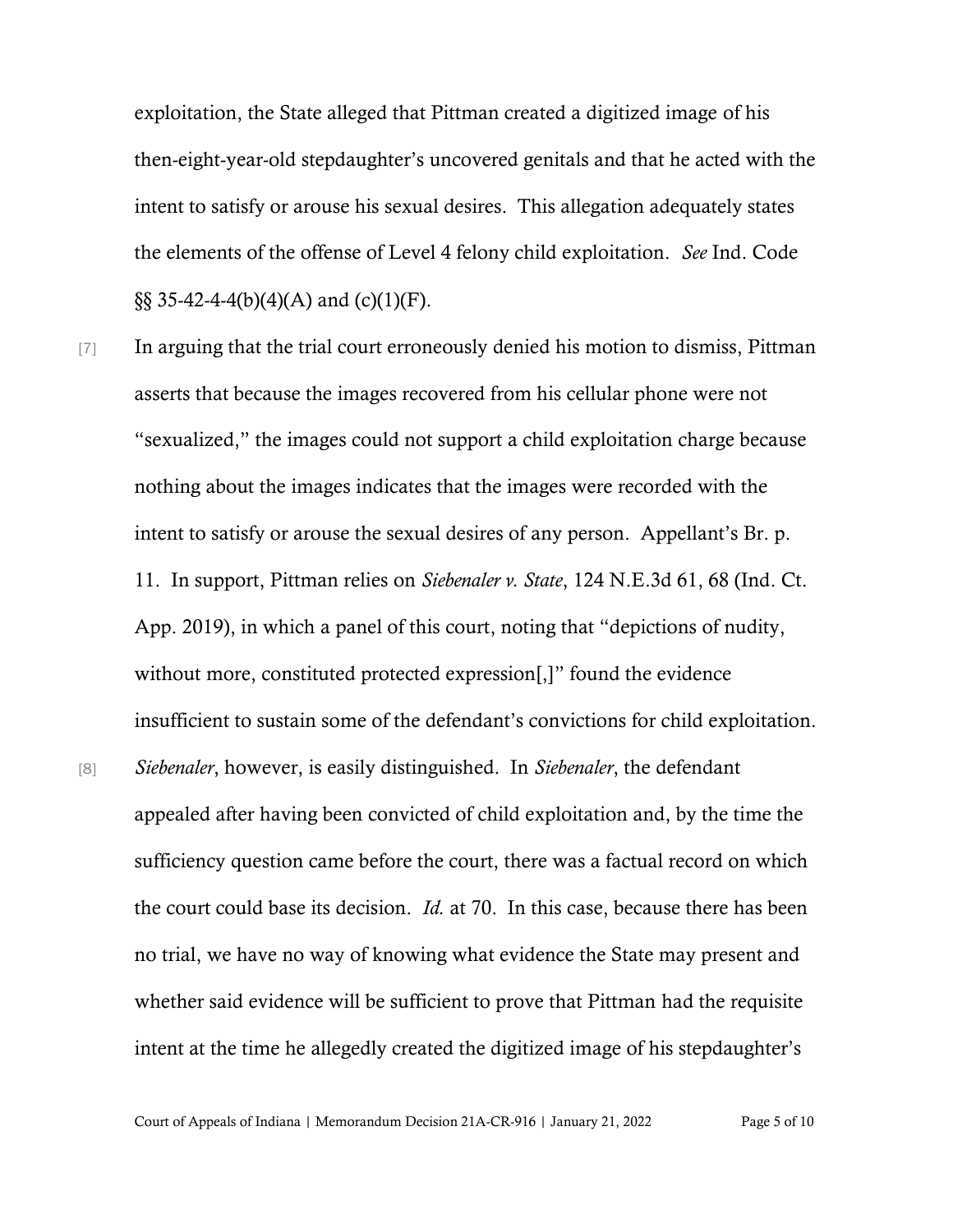uncovered genitalia. Again, a motion to dismiss is not a proper vehicle for raising questions of fact, which are to be decided by the factfinder at trial. *Sturman*, 56 N.E.3d at 1196. As such, we conclude that the trial court did not abuse its discretion in denying Pittman's motion to dismiss the child exploitation charge.

[9] Furthermore, even without knowing what other evidence the State may present at trial, we believe that reasonable jurors could potentially infer from the evidence alleged in the probable cause affidavit that Pittman acted with the requisite intent, *i.e.*, the intent to satisfy or arouse the sexual desires of either himself or another individual when he recorded the images of his stepdaughter. The facts provided in the probable cause affidavit alleged that Pittman hid his phone under his victim's mother's underwear, instructed his victim to take a shower, and recorded video and images of his victim's uncovered vagina while she was in the bathroom. The victim's mother also told investigating officers that (1) her daughter had indicated that she did not want to be left alone with Pittman, (2) some of her underwear had come up missing, and (3) when she asked Pittman about whether her daughter was telling the truth, Pittman replied "What if she is telling the truth?" Appellant's App. Vol. II p. 10. These allegations, even without more, could potentially be enough for a reasonable juror to decide that Pittman acted with the requisite intent.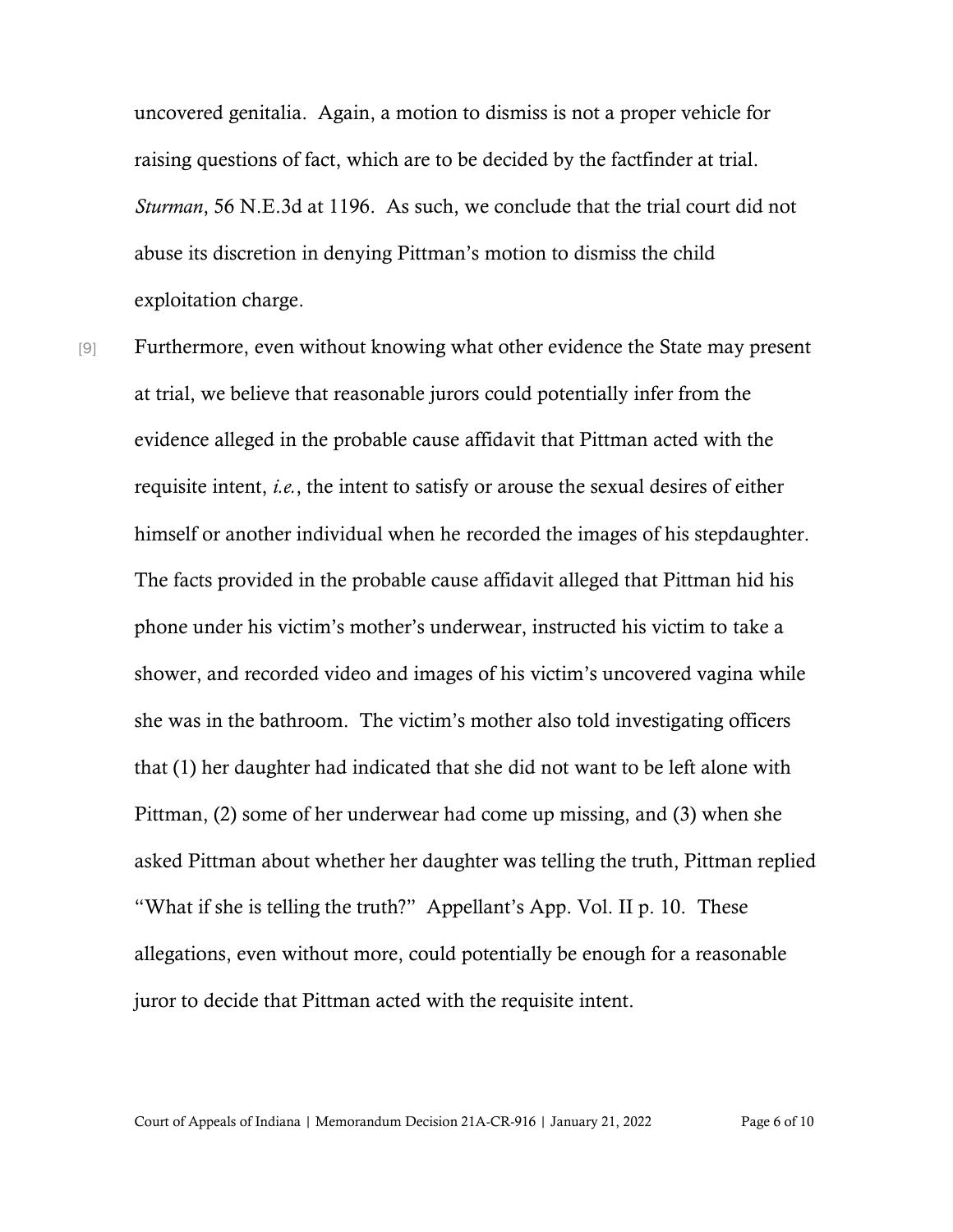### II. Pittman's Constitutional Claim

[10] Pittman alternatively challenges the constitutionality of Indiana Code section 35-42-4-4, claiming that it is unconstitutionally vague. "There are two types of constitutional vagueness challenges that can be made to a given criminal statute: as-applied and facial." *Hale v. State*, 171 N.E.3d 141, 148 (Ind. Ct. App. 2021), *trans. denied*. "Pittman does not contest the facial constitutionality of the statute; rather he argues that the statute is unconstitutional as applied to him." Appellant's Reply Br. p. 4.

> An as-applied challenge requires a court to focus not on the language of the statute itself, but rather whether that statute is unconstitutionally vague as applied to the conduct of the particular challenger. In other words, an as-applied constitutional challenge need only demonstrate that a statute failed to provide notice of proscribed conduct to a particular challenger, or that the statute was susceptible to arbitrary enforcement in that specific case, even if the same statute might have permissible constitutional applications in other scenarios.

*Hale*, 171 N.E.3d at 148 (internal citation omitted).

[11] In claiming that Indiana Code section 35-42-4-4 is unconstitutionally vague,

Pittman argues as follows:

The troubling language contained in the statute is "exhibition of the uncovered genitals intended to satisfy or arouse the sexual desires of any person." Any person may be aroused by images that are not sexual in nature. The images that Pittman allegedly had in his possession do not show any sexual activity and were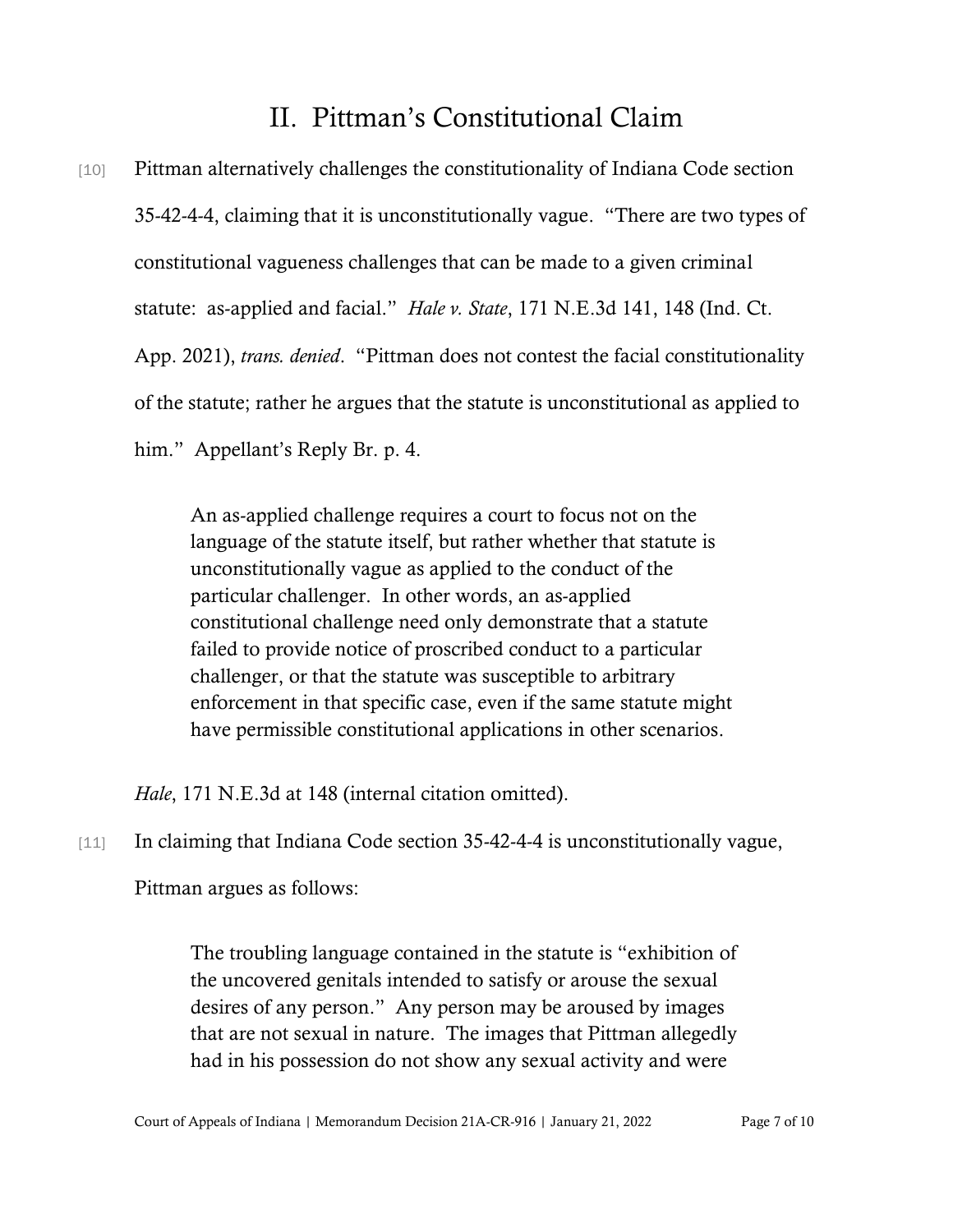not intended to satisfy or arouse the sexual desires of any person.

The exhibition of the "uncovered genitals" of a child under the age of eighteen is not, per se lewd and/or obscene.… The statute permits an infringement of a defendant's constitutional rights to exhibit non-obscene material showing nudity by relying on the overly vague phrase "sexual conduct," which includes an exhibition of uncovered genitals. As deployed here, any innocent photograph of an infant in a bath could subject the parent to prosecution.

Appellant's Br. p. 15.

[12] We considered a similar vagueness challenge in *Logan v. State*, 836 N.E.2d 467 (Ind. Ct. App. 2005), *trans. denied*. In considering Logan's vagueness challenge, we noted the following:

> Under basic principles of due process, a statute is void for vagueness if its prohibitions are not clearly defined. A statute is not unconstitutionally vague if persons of ordinary intelligence would interpret it to adequately inform them of the proscribed conduct. No statute need avoid all vagueness, and because statutes are condemned to the use of words, there will always be uncertainties for we cannot expect mathematical certainty from our language.

*Logan*, 836 N.E.2d at 473 (internal citation and quotation omitted).

[13] Logan argued that the term "sexual conduct" was vague as it did not "adequately inform reasonable people about what conduct [was] prohibited, thereby providing excessive discretion to law enforcement officials." *Id.* at 472. Specifically, he argued that "exhibition of the uncovered genitals intended to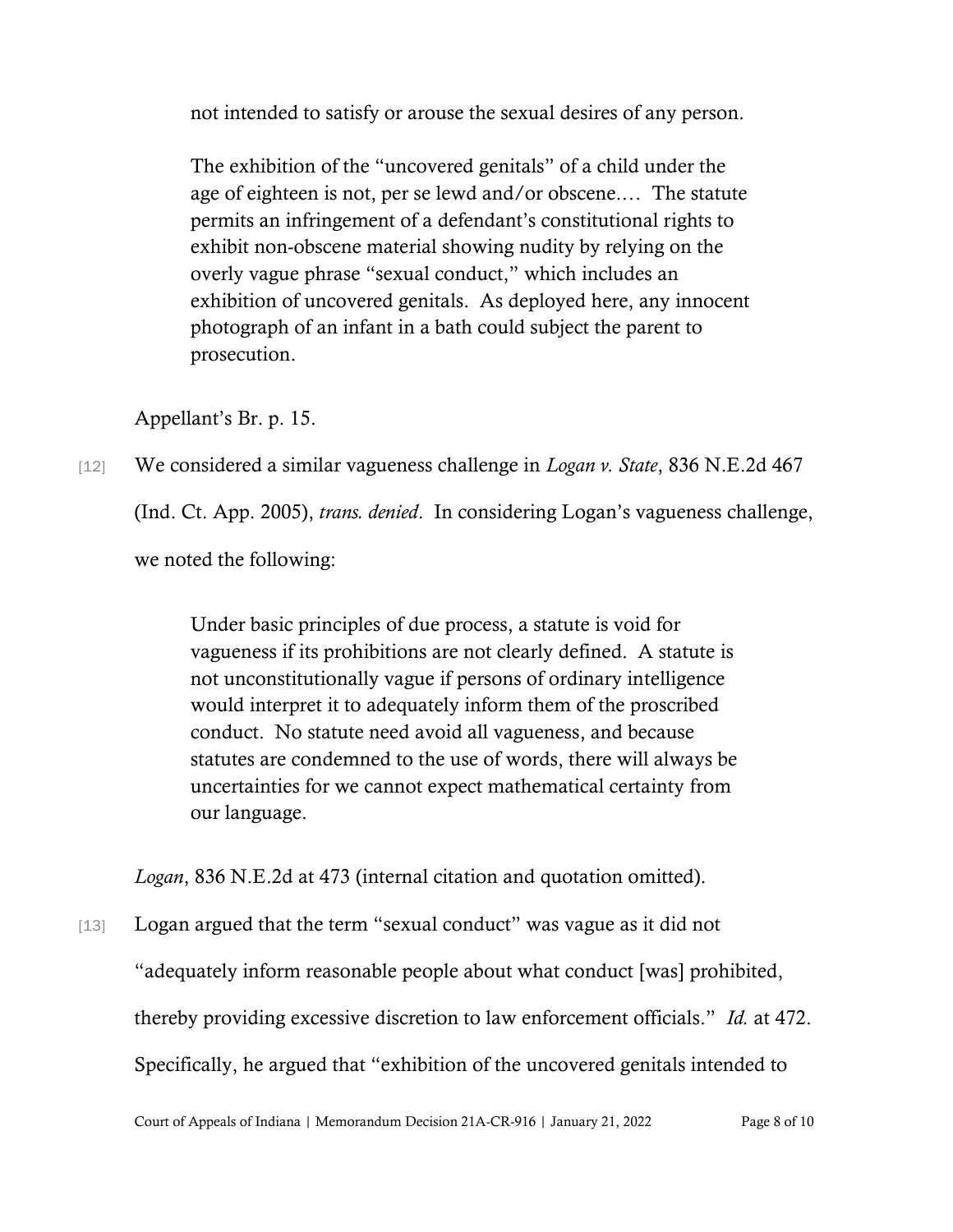satisfy or arouse the sexual desires of any person" was vague. *Id.* at 473. We disagreed, noting that "this is essentially the definition of 'lewd' conduct, which the [United States Supreme] Court discussed at length in [*New York v. Ferber*, 458 U.S. 747, 765 (1982)] and found no constitutional infirmity." *Id.* Indeed, "lewd" is defined as "inciting to sensual desire or imagination," WEBSTER'S THIRD NEW INT'L DICTIONARY 1301 (Phillip Babcock Gove et al. eds., G.&C. Merriam Company 1964), which is merely another way of saying "intended to satisfy or arouse the sexual desires." *See* Ind. Code § 35-42-4-4(b).

[14] Furthermore, we cannot agree with Pittman's assertion that the allegedly vague language of the statute makes it susceptible to arbitrary and unreasonable enforcement. Indiana Code section 35-42-4-4(b)(4) explicitly provides that in order for one to commit the offense of child exploitation, the individual must knowingly or intentionally videotape or create a digitized image of a child's uncovered genitals "*with the intent to satisfy or arouse the sexual desires of any person*." (Emphasis added). Thus, innocent photographs of a child in a bathtub would not violate the statute so long as the parent did not have "the intent to satisfy or arouse the sexual desires of any person" when he or she took the photograph. Ind. Code  $\S 35-42-4-4(b)(4)$ . We do not believe that the wording of the statute is unclear or is susceptible to arbitrary or unreasonable enforcement. The statute clearly requires that alleged offender have the intent to satisfy or arouse his or another's sexual desires while photographing, filming, videotaping, or creating a digitized image of a child under the age of eighteen's uncovered genitalia. *See* Ind. Code § 35-42-4-4(b)(4).